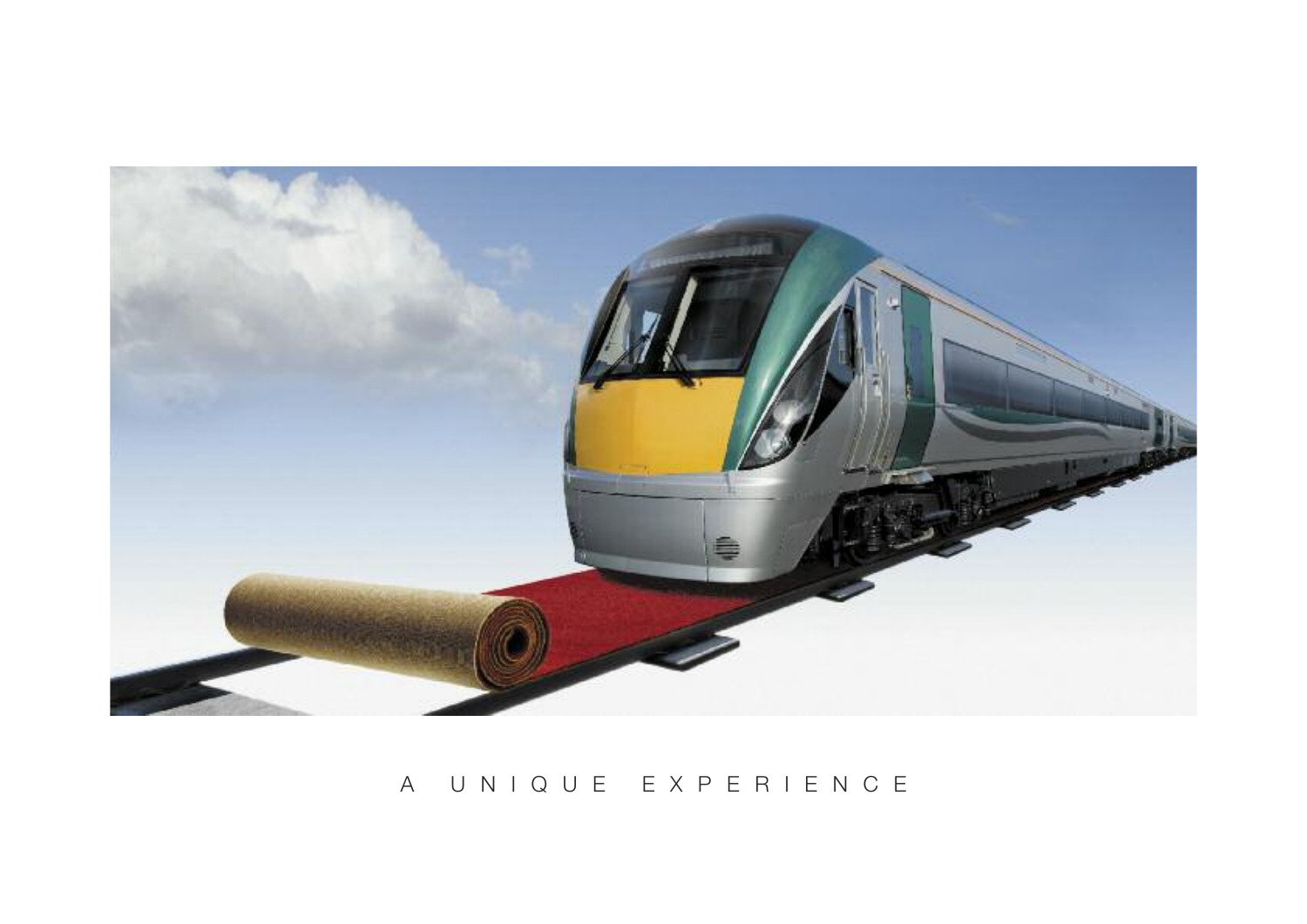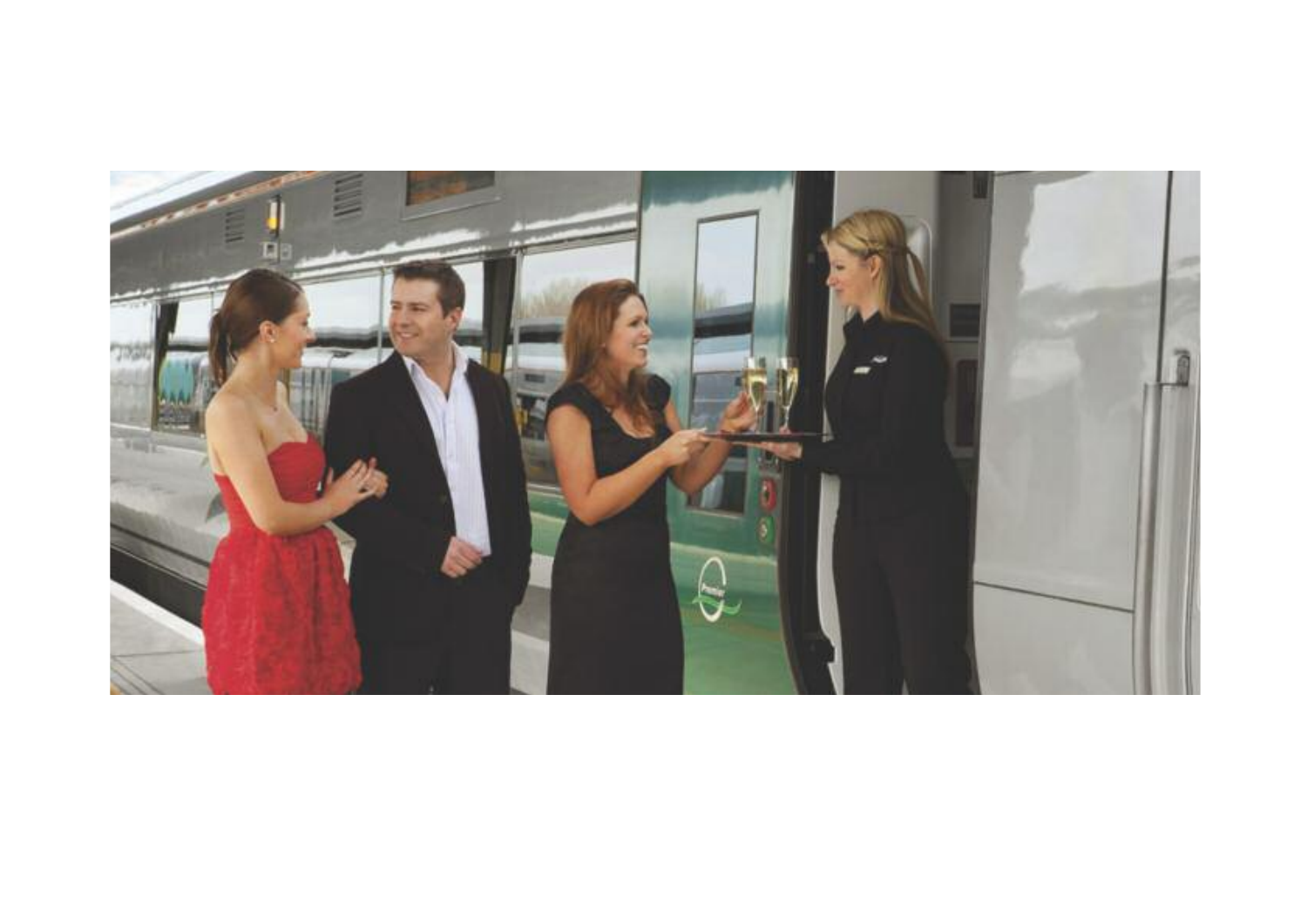

#### C R E A T E Y O U R O W N

The next time you are planning that special occasion or considering transport to your event you couldn't find a more uniquely exclusive option than an Iarnród Éireann Irish Rail Charter Train. A charter train is a unique and entertaining way to fulfil your transport needs for large or small groups.

It's convivial, private and definitely a change from using road transport. Train travel represents the most environmentally friendly mode of transport in terms of energy consumption. During your journey you'll be afforded the luxury of being able to sit back and relax, letting someone else do the driving as you watch the Irish countryside go by in complete comfort, in a way that is both unique and memorable. You and your guests will enjoy a day out with a difference and in a setting that has an atmosphere and ambience all of its own. Coupled with the comfort of rail travel is the opportunity to avail of inseat dining during your journey.

For that important corporate group, product or press launch having the use of a private train gives you a unique opportunity to give your brand the presence it deserves through merchandising. Suitable equipment can be arranged to give your product or brand the impact you require.

Charter trains can cater for groups of up to 400 guests, depending on the number of persons travelling and your catering needs. For smaller groups you also have the option of booking a number of seats or a private carriage on one of our schedule rail services.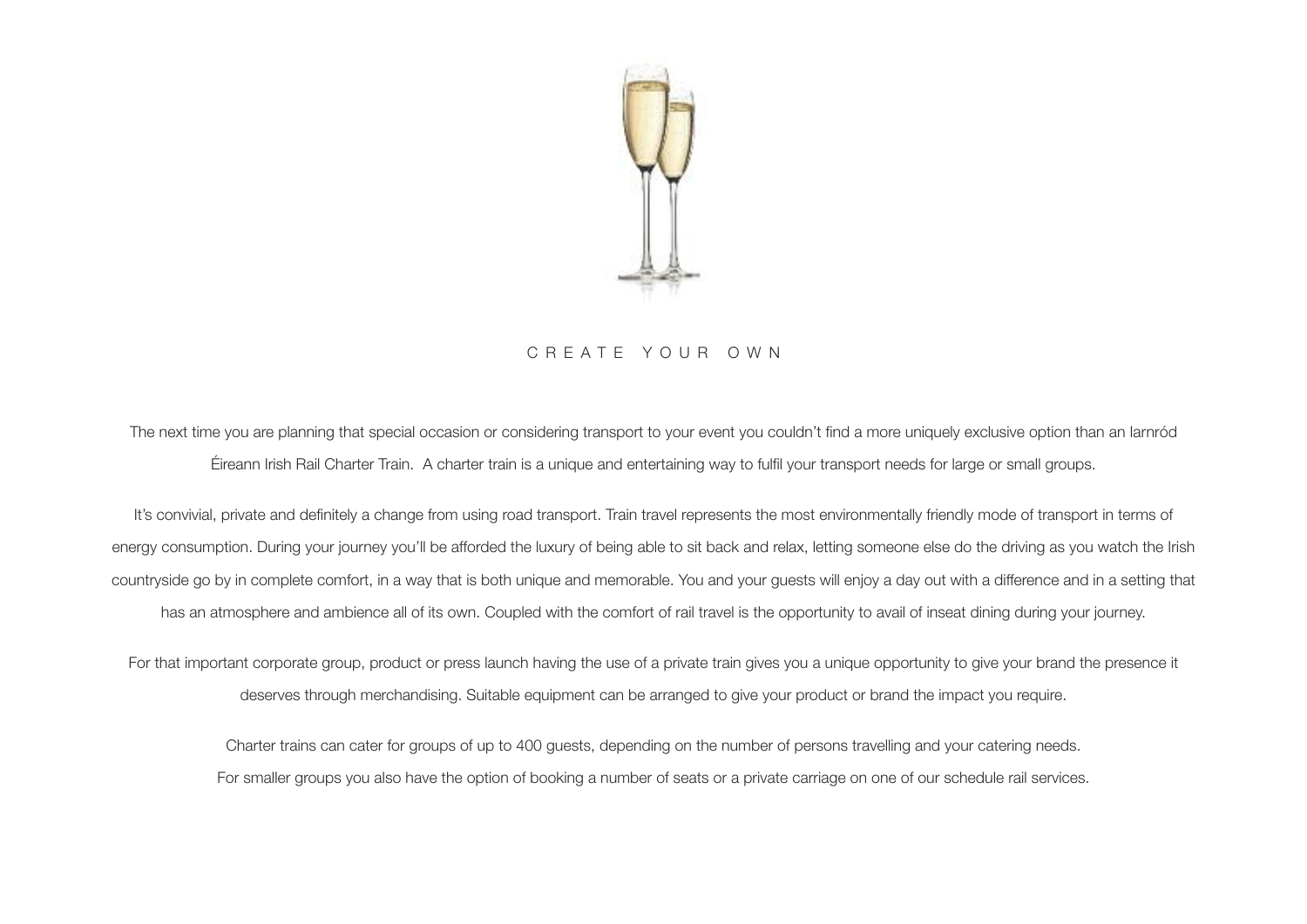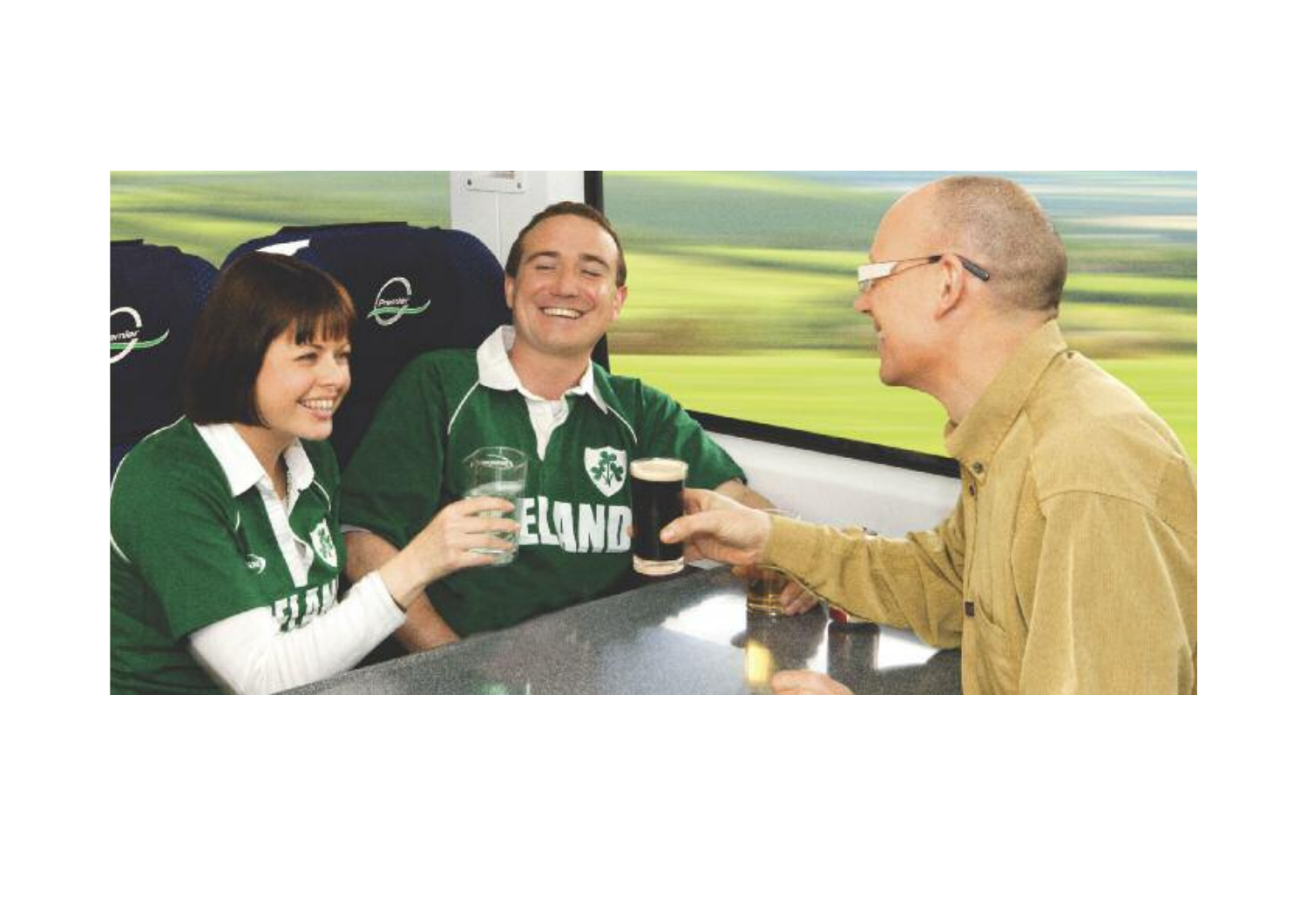

Train travel conjures up its very own excitement, it is simply an adventure not to be missed and having

your own private charter train is an experience you'll remember with fondness a long time after your journey ends.



WHERE CAN YOU GO?

When you decide to charter a private train you open up the entire country as displayed on the rail network map. All Iarnród Éireann Irish Rail main Intercity stations offer the convenience and ease of access for coaches to drop-off and pick-up to and from the train so if your final destination cannot be reached by train we can organise a coach to take you and your guests the rest of the way.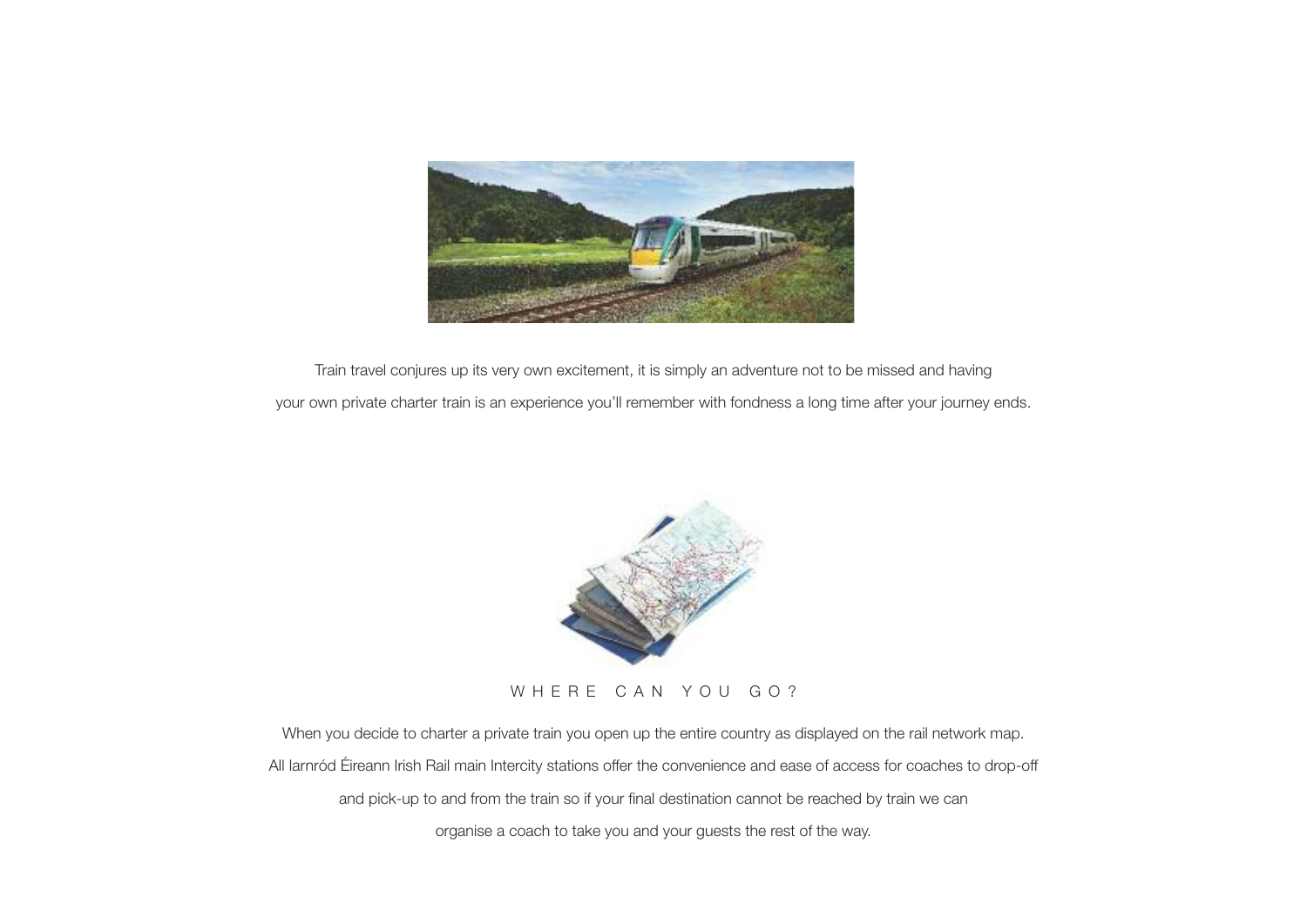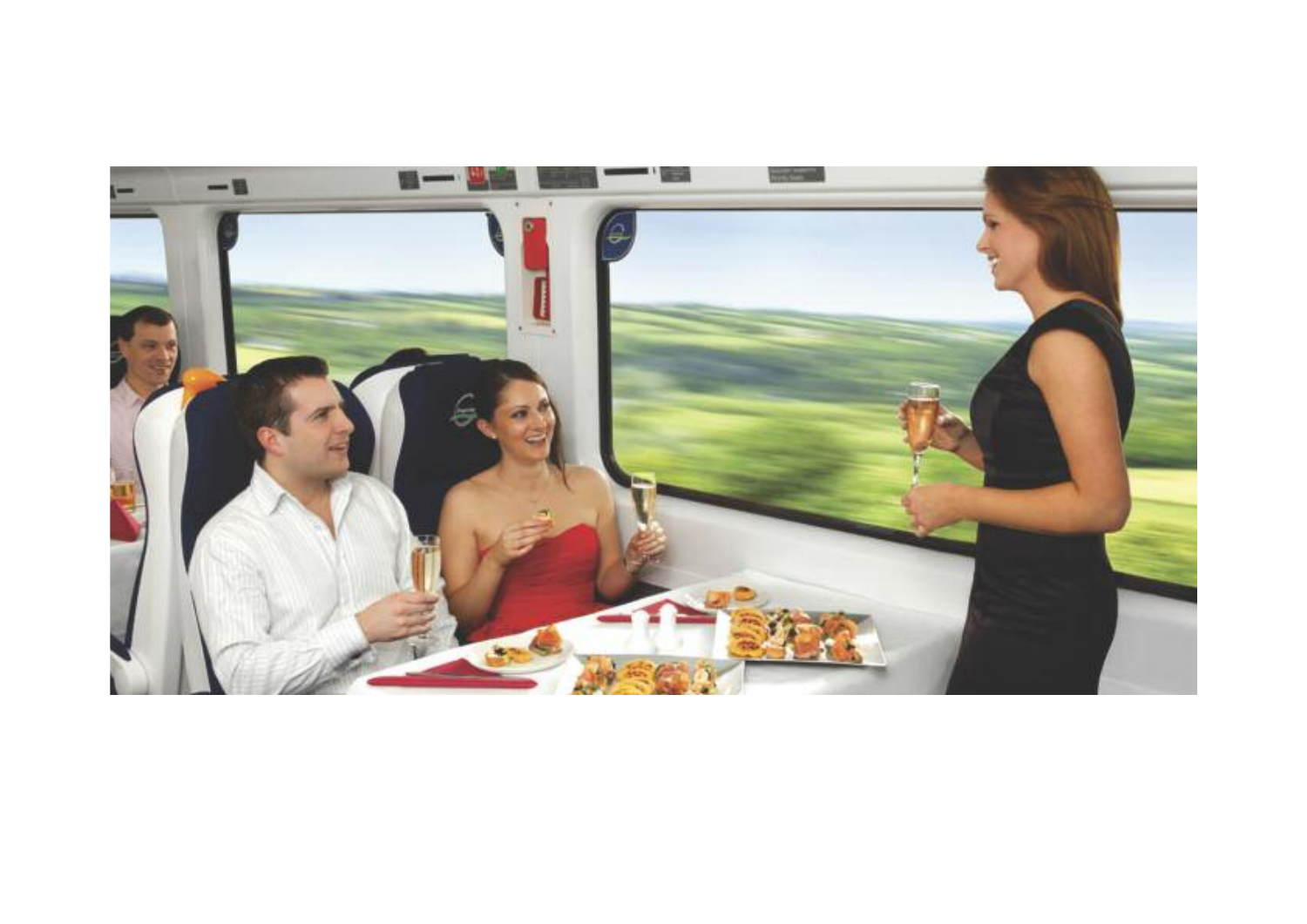

### D I N I N G E X P E R I E N C E

Our catering team will make every effort to tailor their service to you and your group size. The overall experience is captured in the dressing of the carriages with white linen draped tables and the fine dining experience delivered to you throughout your journey.

Whether you require 'finger food' or a full three course silver service meal, our rail gourmet catering team will fulfil your highest expectations of quality and service. Choose from a wide selection of fine wines from our cellars or sample your favourite beverage from the substantial choice available.

Our extensive range of menus can be individually adapted to suit your needs, group size and price range.

In addition to our typical lunch and dinner menus we offer a fantastic breakfast menu as well as a canapé buffet, afternoon tea or light snack menu, all designed to suit your group and time of day travel needs.